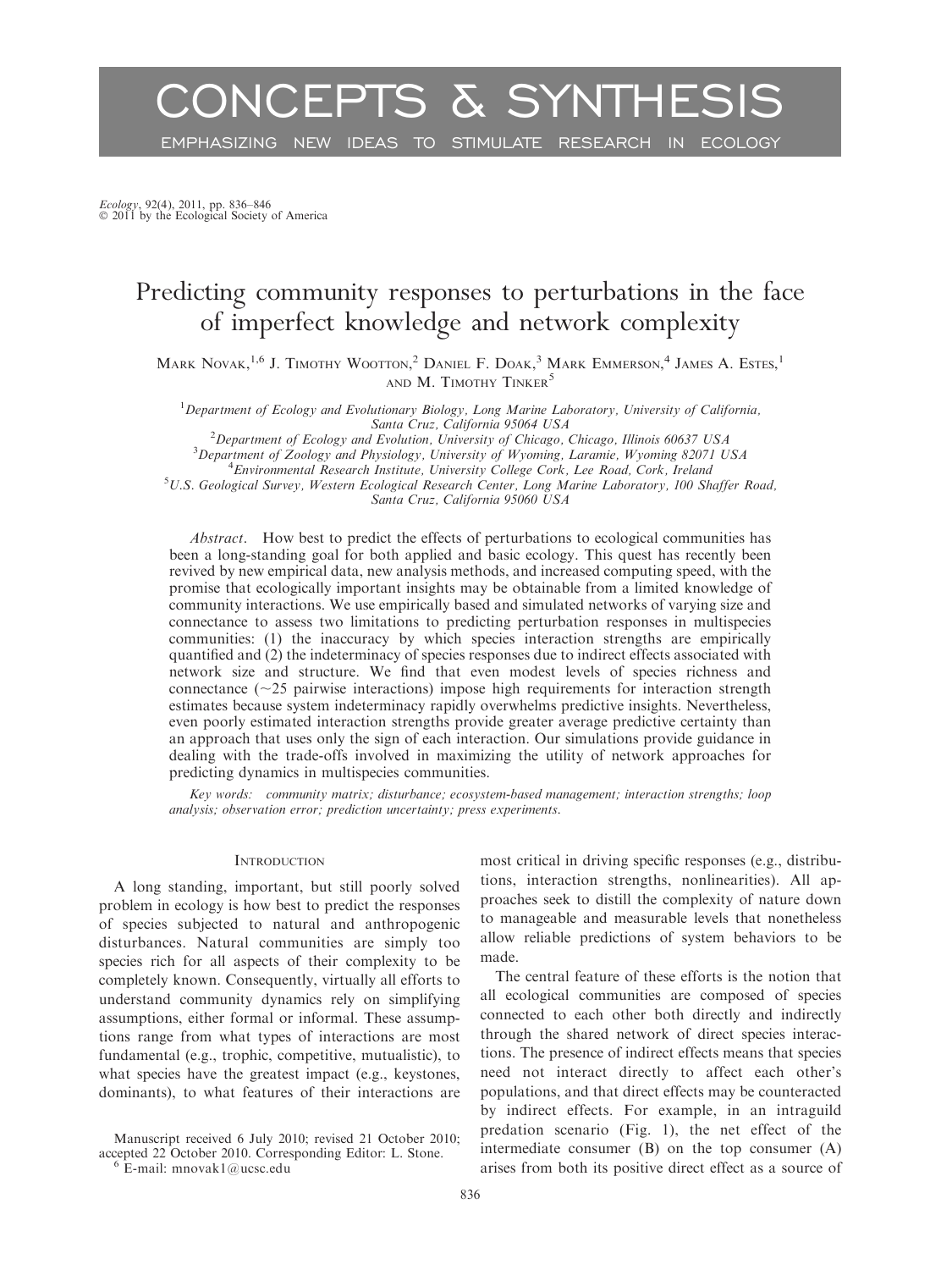food, but also a negative indirect effect caused by exploitative competition for their shared resource (C). Insights into the structure of community interaction networks have thus been fundamental to our understanding of the factors that organize communities and affect their dynamics through the propagation of perturbations (Wootton 1994, Polis and Winemiller 1996, Bascompte 2009). Accordingly, calls for more highly resolved empirical networks and the quantification of their interaction strengths are pervasive in the ecological literature (e.g., Borer et al. 2002, Cohen et al. 2003). The application of network approaches has also become important in applied ecology, where holistic, ecosystem-based approaches to the management of multispecies communities are increasingly advocated. Consideration of interaction networks and their indirect effects is becoming common in fisheries management, pest control, and conservation science (e.g., Ramsey and Veltman 2005, Macfadyen et al. 2009, Worm et al. 2009).

The complexity of species interaction networks itself nevertheless poses several major obstacles for the prediction of community effects following even simple perturbations. Primary among these are the difficulty of quantifying the strengths of species interactions, and the manner by which loops of reticulate interaction chains can magnify or dampen the effect of each direct interaction (Fig. 1). While these problems are generally appreciated, it is not yet clear how severely they limit our ability to understand community dynamics, especially given the limited information upon which community-wide analyses are virtually always based. Yodzis  $(1988a, b)$  was among the first to quantify the dramatic effects that the misspecification of interaction strengths can have for predictions of community dynamics, showing that order-of-magnitude errors in the estimation of interaction strengths could routinely reverse the direction by which species abundances are predicted to respond to a perturbation elsewhere in the food web (see also Montoya et al. 2009). Indirect effects and variation in interaction strengths can combine to affect positive species responses even in systems of pure competition where each species' direct effect on another is negative (Stone and Roberts 1991, Roberts and Stone 2004). Others have highlighted how much of this directional indeterminacy is affected by network topology alone, independent of variation in interaction strengths (Dambacher et al. 2002, 2003a).

A systematic understanding of when topology and imprecise interaction strength estimates will combine to limit predictive success is essential in the careful and robust application of network approaches. We therefore revisit Yodzis  $(1988a, b)$  and use empirically based and model food webs of varying size and complexity to systematically ascertain how precisely the strengths of species interactions must be estimated to accurately predict the directional response of species abundances to perturbations. Interaction strengths are now commonly



FIG. 1. The potential for indirect effects and the misestimation of direct interaction strengths to combine and reverse the predicted response of a species to perturbations elsewhere in the community is evident even in networks of low complexity. In an intraguild predation system, a perturbation that increases the abundance of the intermediate consumer (B) could affect either an increase  $(+)$ , a decrease  $(-)$ , or no change in the abundance of the omnivore (A) if the strength of their direct interaction were to be respectively estimated to be greater, less than, or precisely equal to the magnitude of their indirect interaction as mediated by their shared basal resource (C).

estimated by a variety of approaches (Wootton and Emmerson 2005, Novak and Wootton 2010), but the predictive potential of these or qualitative approaches in species-rich systems remains largely unknown.

We make use of the community matrix (Levins 1968) as a means of encapsulating the strength and topology of all the pairwise direct interactions in a network. Indirect effects such as trophic cascades are emergent consequences of these direct interactions, mediated solely by changes in species abundances. Our analyses focus on predicting the long-term effects of small press perturbations on species abundances and thereby differs from other analyses assessing the effects of complete species removals (e.g., Dunne et al. 2002). Press perturbations (the systematic change to any parameter affecting a population's growth rate, as in the continuous removal or addition of individuals) are representative of many of the disturbances that communities experience, such as the effects of fisheries harvest, pollution, eutrophication, or a controlled experiment (Bender et al. 1984, Yodzis 1995). Application of theoretical press perturbations to the community matrix reveal the net effects of such disturbances on equilibrium species abundances, as shifts in abundances propagate through a community via all its direct and indirect interactions. The power of this approach is that it stipulates each species' dynamics only as

$$
\frac{dN_i}{dt} = f_i(N_1, N_2, \dots, N_s) \quad i = 1, \dots, S
$$

where the function  $f_i$  could represent any conceivable relationship between the abundance  $(N)$  of species i and all other S species (Yodzis 1981, 1988a, 1995). Each ij element of the community matrix represents the partial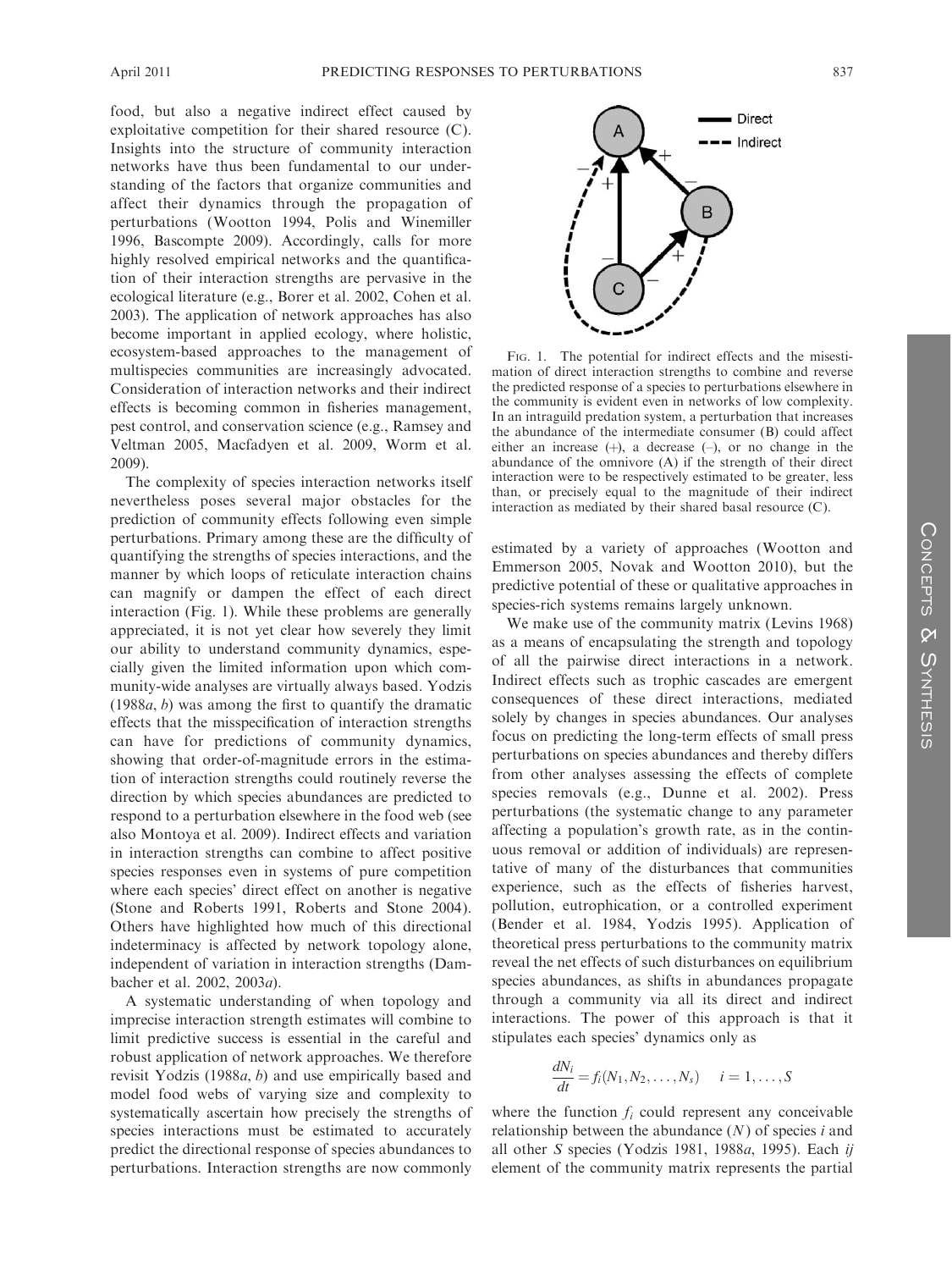derivative of  $f_i$  with respect to the abundance of species j (i.e.,  $A_{ii} = \partial f_i / \partial N_i$ ), reflecting the direct effect of a small change in species  $i$ 's abundance on species  $i$ 's growth rate. The underlying structural conjecture is thus that each species' dynamics can in fact be described by some continuous function. Species interactions and dynamics need not themselves be linear, but rather are assumed to be well-represented by a linearization near equilibrium abundances (Stone and Roberts 1991, Haydon 1994). Our analyses therefore provide a first-order rendition of other more detailed, restrictive, and data-hungry modeling efforts.

Our findings caution against placing too much weight on predictions from networks with more than  $\sim$ 25 pairwise interactions in the absence of exceptionally accurate empirical data. However, we also show that even comparatively poorly quantified interaction strengths offer more predictive reliability on average than does a qualitative approach that specifies only network topology and the sign of each interaction. Further analyses investigating the effects of network size and complexity on the prevalence of topological indeterminacy offer guidance in the application of network approaches in community ecology by quantifying the limits of their predictive reliability. We conclude by discussing alternative strategies to maximize the utility of network approaches for predicting dynamics in species-rich communities.

#### MATERIALS AND METHODS

#### Prediction error in empirical food webs

We first conducted a set of analyses based upon 17 empirical food webs whose topologies are considered to be among the most well-characterized of any interaction networks available (Appendix B: Table B1; see Dunne et al. 2002, 2004), although the strengths of their species interactions are unknown. We studied both the aggregated and original versions of these networks. The aggregation of taxa with shared sets of predators and prey reduced the structural biases associated with their reconstruction (Williams and Martinez 2000), avoided degenerate community matrices in qualitative modeling (Appendix A), and remained representative of the network topologies of nature. In typical fashion we converted each network to a quantitatively specified community matrix (henceforth denoted by  $^{\#}A$ , following Dambacher et al. [2003a]) as follows: The diagonal elements specifying self-limitation terms of all basal species,  ${}^{b} \alpha_{ii}$ , were set to  $-1$  (May 1972), while the  ${}^{c} \alpha_{ii}$ terms of consumer species were set to 1/1000th of that of the basal species (Yodzis 1988b). (Henceforth, superscripts b and c respectively refer to basal and consumer species.) By specifying negative diagonal elements we effectively assumed that all species interactions were non-saturating (type I- or type III-like functional responses) and that population sizes were at a feasible equilibrium (Haydon 1994). Off-diagonal negative topdown interaction strengths of consumers on their prey,

 $\alpha_{ii}$ , were drawn from a beta distribution (Beta[1,4]) to reflect the skewed nature of empirical interaction strength distributions (Wootton and Emmerson 2005). This distribution was truncated such that the effects of consumer  $j$  on resource  $i$  were constrained to lie within the limits  ${}^{c}\alpha_{ii} > \alpha_{ij} > {}^{b}\alpha_{ii}$ . Positive bottom-up interaction strengths were specified as  $\alpha_{ji} = -e\alpha_{ij}$ , with conversion efficiency e set to 0.1 for all interactions. This process of converting the empirical webs to matrix form introduced the unavoidable result that only one of any two reciprocal predators was deemed to feed upon the other. We specified directionality to this fraction of interactions at random (see also Allesina and Pascual 2008).

The negative of each  $^{\#}$ A was inverted to predict the response of species to press perturbations in their food web (Bender et al. 1984, Yodzis 1988b). Each element of  $-\mu^* A^{-1}$  reflects the direction and relative (within-column) magnitude by which the local equilibrium abundance of a species in row  $i(N_i^*)$  will respond to a sustained small input of individuals to the species in column  $j(I_i)$ because

$$
-(^{\#}\mathbf{A}^{-1})_{ij} = \frac{\partial N_i^*}{\partial I_j}
$$

obtained using the differentiation of  $f_i(N_1, N_2, ...) = 0$ for all  $i \neq j$  and  $f_i(N_1, N_2, ...) + I_i = 0$  with respect to  $I_i$ (Bender et al. 1984, Yodzis 1988b). That is, since  $\partial N_i^* =$  $-(^{\#}\text{A}^{-1})_{ij} \times \partial I_j$ , a small press perturbation  $I_j$  will cause a change in species  $i$ 's equilibrium abundance that is proportional to  $-(^{\#}\text{A}^{-1})_{ij}$ . The net effects expressed by the *ij*th element of  $-\#A^{-1}$  occur via all the direct and indirect chains of interactions linking the two species (Yodzis 1988b). The diagonal elements of  $-\#A^{-1}$  reflect the net result of each species' own indirect effects on itself as mediated by the other species in the network (Haydon 1994). We used the resulting sign-structure of each  $-#A^{-1}$  to specify each network's set of "true" directional responses (i.e., predictions with no estimation error).

Error in interaction strength estimates was then added to each interaction value of  $^{\#}$ A. For each non-zero  $\alpha_{ij}$  we randomly chose (with equal probability) to draw a new value either from a  $[\alpha_{ij}, \alpha_{ij} \times F]$  uniform distribution, representing on overestimate of the true  $\alpha_{ij}$ , or from a  $[\alpha_{ij}/F, \alpha_{ij}]$  uniform distribution, representing an underestimate of the  $\alpha_{ij}$ , where parameter F specified the maximum possible proportional error of an estimate (Yodzis 1988 $b$ ). This ensured that (1) no directional bias in misestimation occurred, and that (2) the maximum possible error was proportional to the magnitude of the expected interaction strength itself, as is likely to be the case for empirical estimates (Novak and Wootton 2008). F was varied systematically between 1 (no error) and 10 (an order of magnitude error, as in Yodzis 1988b) while ensuring  $\alpha_{ij} < \alpha_{ii}$  for all species. To assess the effects that this estimation error had on predictive accuracy we calculated the proportion of elements in  $-\#A^{-1}$  without introduced error that matched the sign-structure of the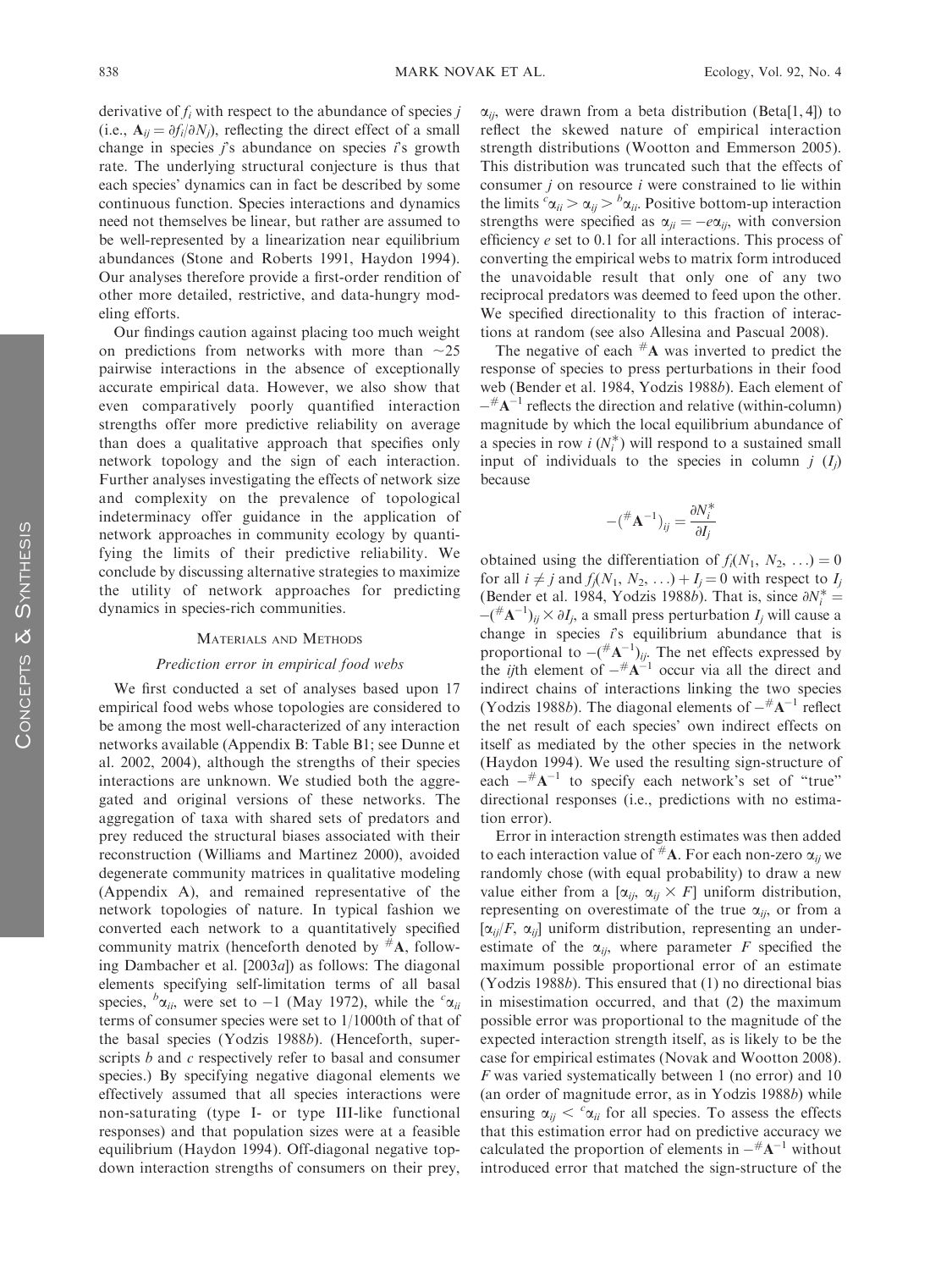respective elements in  $-\#A^{-1}$  with introduced error at each  $F$  error level for each empirical network. The process of specifying ''true'' interaction strengths, adding increasing amounts of estimation error, and assessing predictive accuracy was repeated once for each of 100 realizations of A for each empirical network.

To assess the sensitivity of our results to chosen interaction strength parameters, we repeated our analyses with  $(1)$  e set to either 0.5 or 0.9,  $(2)$  interactions specified to an order of magnitude greater strength  $(\alpha_{ii} >$  ${}^{b}\alpha_{ii} = -10$ , and (3) by drawing  $\alpha_{ii}$  from uniform (Beta[1, 1]) or more strongly skewed (Beta[1, 6]) distributions. To assess the utility of focusing future empirical efforts on measuring only a subset of the interactions in a community we repeated the analyses allowing either the strength of (1) only the strongest or (2) only the weakest interactions to be estimated with error (i.e., the upper or lower 50th quartile of  $\alpha_{ii}$  values, respectively). We also assessed the degree to which the species-specific linkage densities of a network (the proportion of species in a network connected to only one or two other species) could be used to explain predictive success.

We next investigated the reliability of predictions of species responses when interaction strengths are entirely unknown and only the structure and qualitative sign of each non-zero interaction of a network is specified (Mason 1953, Levins 1968). Each aggregated network's #A was converted to qualitatively specified form (henceforth denoted by  $^{\circ}$ A following Dambacher et al. 2002) by removing information on the magnitude of  $\alpha_{ii}$ elements. We then used the matrix methods of loop analysis to predict directional species responses by calculating the matrix adjoint,  $adj(-^\circ A) = -^\circ A^{-1}/$  $det(-<sup>o</sup>A)$  (Dambacher 2002; Appendix A) and determined the proportion of elements in  $adj(-<sup>o</sup>A)$  that matched the sign-structure of the respective elements in  $-$ <sup>#</sup>A<sup>-1</sup> without error.

#### Prediction error in model food webs

We used the niche model algorithm of Williams and Martinez (2000) to tease apart the effects of network size and complexity inherent in our use of the empirical networks. This algorithm, which has seen broad validation as a way to generate ''realistic'' networks by a variety of metrics measured in empirical food webs (e.g., Williams and Martinez 2000, Dunne et al. 2004, Stouffer et al. 2006), allowed us to create replicate food webs of systematically varying species richness and connectance. Requiring the specification of species richness  $(S)$  and connectance  $(C<sub>d</sub>)$ , the proportion of possible interactions that is realized as L links,  $L/S^2$ ), the algorithm begins by assigning each species to a random position on a one-dimensional niche axis  $(n<sub>i</sub>$  drawn from a Unif[0, 1]). Each species' diet breadth along this axis is stochastically specified, with its potential diet range,  $r_i$ , and diet center,  $c_i$ , defined as  $r_i = n_i \times x_i$ , where  $x_i \sim$ Beta[1,  $1 - 1/(2C_d)$ ] and  $c_i \sim \text{Unif}[r_i/2, n_i]$  (Bagdassarian et al. 2007). Species  $i$  feeds on all species within its

feeding range, but the species with the smallest  $n_i$  does not prey on any other species (Williams and Martinez 2004).

We created food webs of 6 to 100 species at five possible connectance levels  $(C_d = (0.05, 0.1, 0.15, 0.25,$  $(0.35) \pm (0.02)$  reflecting the range of richness and connectance levels observed in the empirical networks (Table B1). These were converted into community matrix form if all species were connected in a single network. We then repeated our assessment of quantitative interaction strength estimation error  $(-^{\#}A^{-1}$  vs.  $-\#A_{\text{error}}^{-1}$  and loop analysis  $(-^{\#}A^{-1}$  vs. adj $(-^{\circ}A))$  as above, calculating the proportion of qualitative matches across 100 replicate networks having positive determinants at each richness-connectance level.

#### Limits to structural predictive reliability

If quantitative and qualitative analyses of food web perturbations may frequently be inaccurate, one would like to know which networks will have this limitation and which will not. To approach this issue we used the weighted-predictions matrix (W) of loop analysis to further investigate how network size and complexity contribute to variation in predictive reliability associated with network structure itself (Dambacher et al. 2002,  $2003a$ ). Each element of W reflects the ratio of the net effects (positive or negative) of a species in column  $j$  on the species in row  $i$  and the total number of feedback loops that link the two species in  ${}^{\circ}$ A (Appendix A). A  $w_{ii}$ value of 0 thereby indicates that half of the feedbacks linking two species have net positive structural effect and the other half have net negative effect (a 1:1 ratio); a value of 0.5 reflects a ratio of 3:1. Species pairs with low  $w_{ii}$  are expected to have low structurally predictive reliability, their net effects being more dependent upon the strengths of their direct and indirect interactions, while pairs with high  $w_{ij}$  are expected to have reliably predictable net effects. Dambacher et al. (2002) suggest a confidence cut-off level of 0.5 for the assignment of structurally reliable predictions because predictions with  $w_{ii} > 0.5$  exhibit high sign determinacy; predictions having  $w_{ij} > 0.5$  were associated with consistent predictions  $>90\%$  of the time in simulations (Dambacher et al. 2003a, Hosack et al. 2008). Note that high structural reliability need not necessarily indicate prediction correctness.

We used the niche model to create food webs of 6–24 species at connectance levels of 0.05–0.35. Prior applications of the weighted-predictions matrix have been restricted to networks of  $\leq 10$  species (Dambacher et al. 2002, 2003a, b, Hosack et al. 2008). Self-limitation was imposed on all species by setting diagonal elements to  $-1$  (Dambacher et al. 2002, 2003a). A potential network was rejected when  $det(-<sup>o</sup>A) > 0$  so that all accepted networks could be inverted. For each of five networks produced at each possible richness-connectance combination we used Mathematica (Wolfram Research, Inc, Champaign, Illinois, USA) to calculate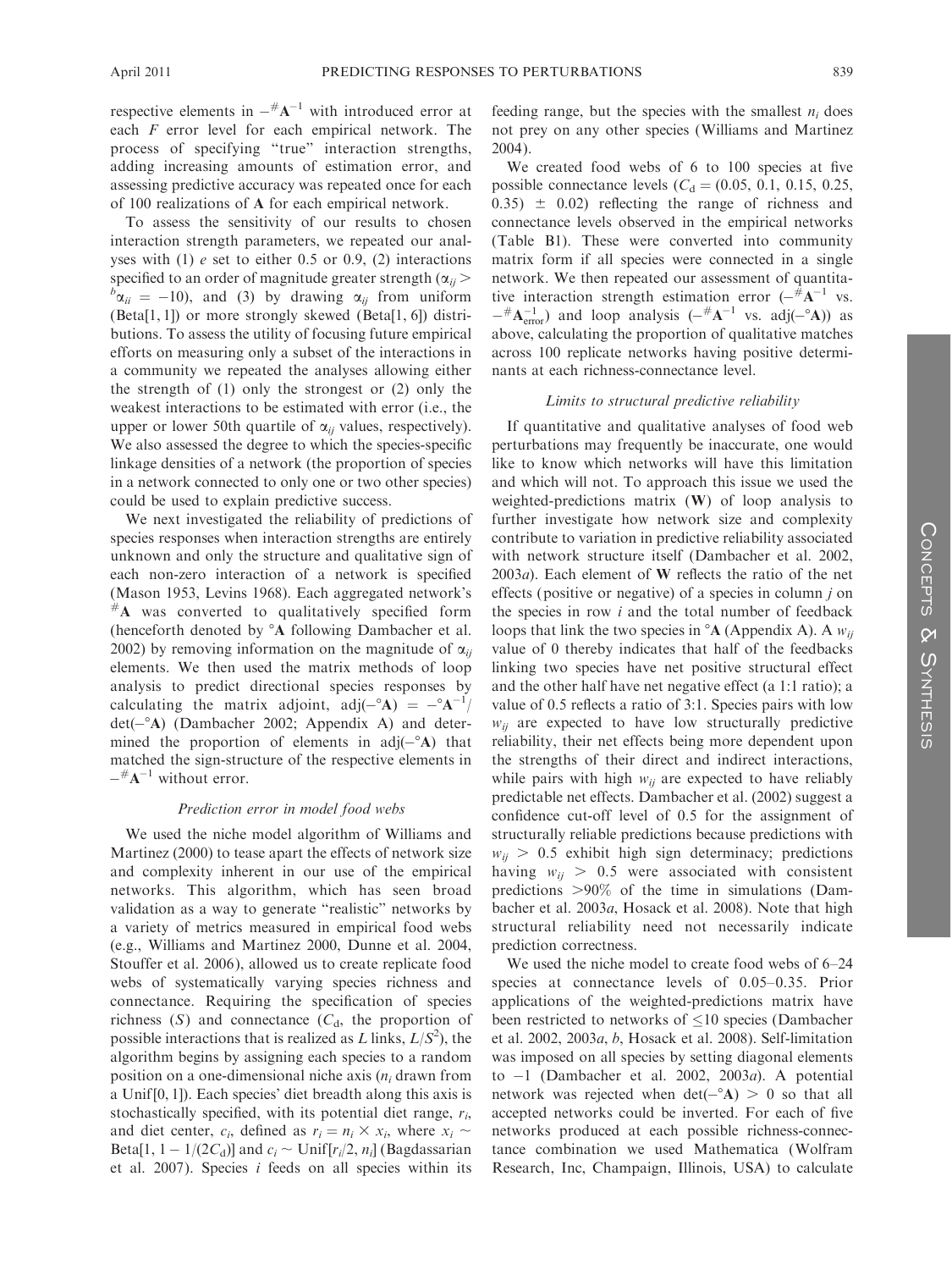

FIG. 2. The proportion of qualitatively correct species response predictions declines as a function of the error by which interspecific interaction strengths are estimated in 17 wellcharacterized empirical food webs. The mean for each network is in black;  $n = 100$  individual true- $\alpha_{ij}$  realizations for each network are in gray. A proportion of 0.5 corresponds to predictive success matching that of flipping a coin. The figure illustrates the rate of decline observed when: (a) all interactions are estimated with equal likelihood of error; (b) only the weakest interactions are estimated without error; and (c) only the strongest interactions are estimated without error. An error factor of 1 corresponds to no estimation error, while an error factor of 10 corresponds to interaction strengths being estimated to within an order of magnitude for (a) all, (b) the strongest, or (c) the weakest interactions. The proportion of correct predictions made for each network by loop analysis, which uses network topology alone assuming no knowledge of interaction strengths, is also shown (see Methods: Prediction error in empirical food webs). Note the log scale of the x-axis.

W (Appendix C). We calculated the mean and 95th percentile of weighted predictions within each W, and tallied the number of predictions having  $w_{ii} > 0.5$  to assess how predictive reliability varied with network size, connectance, and the total number of predator– prey interactions.

### **RESULTS**

### The accuracy of interaction strength estimates

Increasing amounts of introduced error in interaction strength estimates led to a decreasing proportion of correctly made predictions in all empirical food webs (Fig. 2). In some networks (e.g., Little Rock lake and Caribbean Reef ) the mean proportion of correctly made predictions dropped to 50% (equivalent to predicting a species' response by flipping a coin) when interactions were not estimated to within  $\pm 100\%$  of their true value (proportional error  $F < 2$ , Fig. 2a). Other networks (e.g., Canton Creek and Ythan Estuary) exhibited an average of  $>75\%$  correct predictions at this level of estimation accuracy. These networks retained betterthan-random mean predictive success even when interaction strengths were estimated to within only an order of magnitude of their true value ( $F = 10$ ). With one exception (Bridge Brook lake) our use of aggregated rather than non-aggregated versions of the empirical networks had either little effect on these results or increased mean predictive success by up to 9.5% at intermediate levels of estimation error (Appendix B: Fig. B5). With increasing estimation error the mean proportion of correctly made predictions tended to converge on the predictive success of loop analysis ( $r^2$  = 0.95, t = 12.3,  $P < 0.001$  at  $F = 10$ , Appendix B: Fig. B1). Variation in predictive success was large however, with many individual quantitative realizations performing worse than their qualitative counterpart. Mean predictive success at an order-of-magnitude error was positively but weakly correlated with the proportion of species in a network that were linked to only one or two other species ( $r^2 = 0.46$ ,  $t = 1.98$ ,  $P = 0.07$ ). The 95th quantile of correctly made predictions at  $F = 10$ , on the other hand, was positively and strongly correlated with the proportion of species in a network that were linked to only one or two other species ( $r^2 = 0.93$ ,  $t = 10.20$ ,  $P <$ 0.0001; Appendix B: Fig. B4).

Relative to the situation where all interactions were measured with error, the rate by which mean predictive accuracy declined with increasing error was little affected when only weak interactions were measured accurately (Fig. 2b), but was reduced when strong interactions were estimated accurately (Fig. 2c). However, at high  $F$  values, even these simulations, with all strong interaction estimated without error, illustrated extremely poor predictive success (Fig. 2c). Alternate conversion efficiencies, maximum interaction strengths, and interaction strength distributions generally had negligible effect on these patterns, although conversion efficiencies of  $e = 0.9$  tended to reduce the rate by which predictive accuracy declined as estimation error increased (Appendix B: Fig. B6).

We found the same general result in simulations of niche model networks: falling accuracy in interaction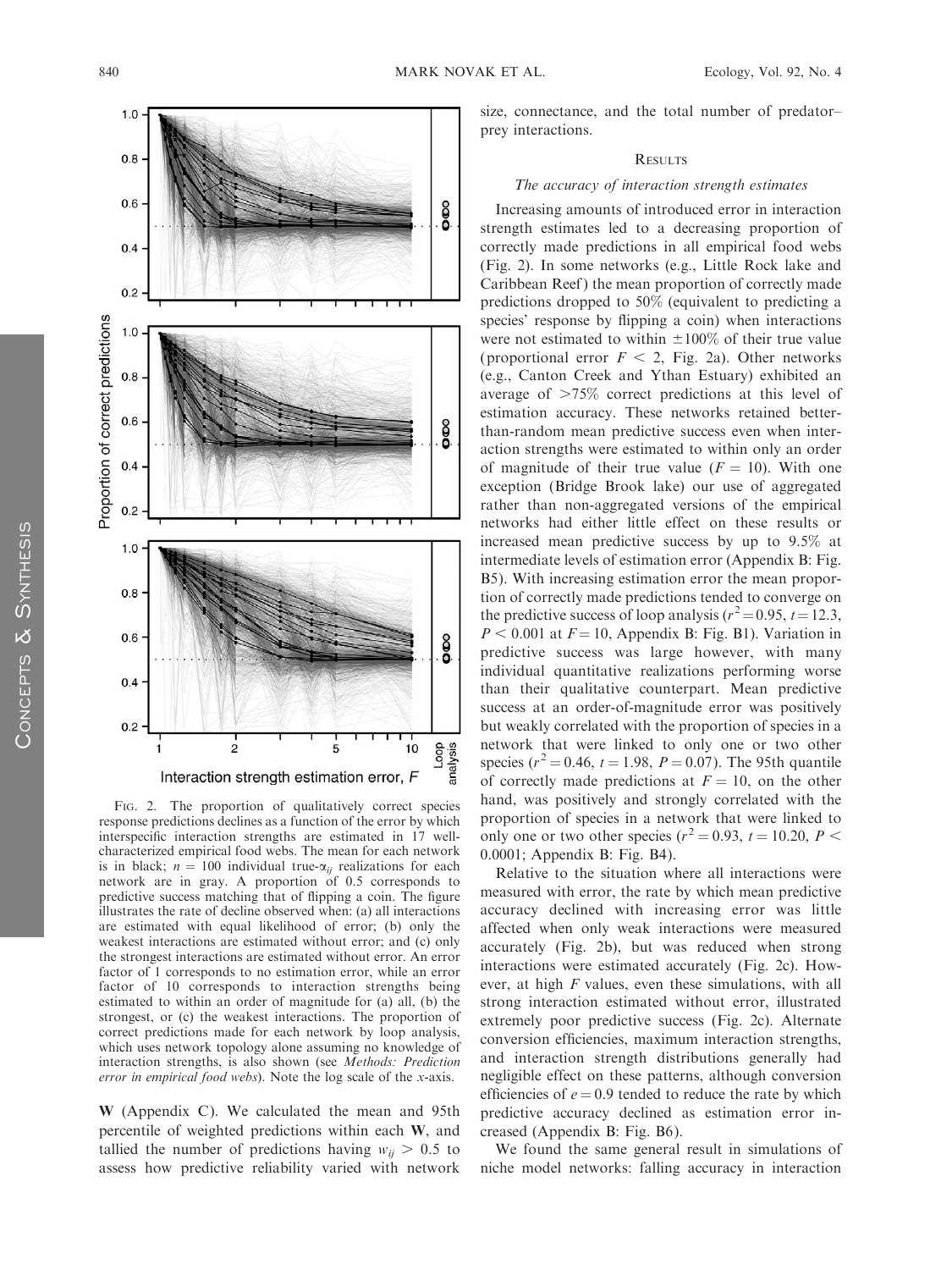

FIG. 3. The mean proportion of qualitatively correct species response predictions declines as a function of the error  $(F)$  by which interspecific interaction strengths are estimated in niche model networks of varying size and complexity. Loop analysis uses network topology alone, assuming no knowledge of interaction strengths. See Methods: Prediction error in empirical food webs and Fig. 2 for details. Only networks of (a) species richness  $S = 8$ , (b) 20, (c) 50, and (d) 100 species are shown; others are shown in Appendix B: Fig. B7. Connectance reflects directed connectance.

strength estimates decreased the mean proportion of correctly made predictions (Fig. 3). As with the empirical networks, the mean proportion of correct predictions made with quantified interaction strengths tended to converge on the proportion of correct predictions made by loop analysis as estimation error increased ( $r^2 = 0.95$  at  $F = 10$ ; Appendix B: Fig. B2). Predictions were fully indeterminate (50% predictive success) in all networks of 100 species when interaction strengths were not estimated to within  $\pm 100\%$  of their true value ( $F < 2$ ) regardless of connectance level (Fig. 3d). In networks of 20 species the proportion of correct predictions approached 50% when interaction strengths were estimated with  $F > 4$  when  $C_d > 0.15$ , but remained above 80% when  $C_d = 0.05$  even when interactions were estimated to within an order-ofmagnitude accuracy ( $F = 10$ , Fig. 3b). Networks of 8 species and  $C_d = 0.1$  retained 100% correct predictions regardless of estimation error. This occurred because they consisted of either a simple linear interaction chain or a non-reticulate tree structure (Appendix B: Fig. B9).

#### Limits to qualitative reliability scores

The mean and 95th percentile of weighted predictions values, as well as the proportion of predictions deemed reliable (i.e.,  $w_{ii} > 0.5$ ), diminished rapidly as network size and connectance increased (Fig. 4a–c). On average, no structural reliability score exceeded 0.5 in networks of 24 species regardless of their connectance. Only in networks of low connectance  $(C_d \leq 0.15)$  was the average proportion of structurally reliable predictions likely to exceed 20% in networks of 10 or more species. A good predictor for the proportion of predictions having  $w_{ii} > 0.5$  was the total number of predator–prey interactions present in the network (Fig. 4d). Only 1.5% of all networks with more than 25 links had more than 1% of their predictions associated with  $w_{ij}$  values greater than 0.5. All networks with more than 35 links had less than 1% structurally reliable predictions.

# **DISCUSSION**

#### The pessimist's view

Natural communities typically contain hundreds to thousands of species with the potential of interacting with one another in a vast number of ways (Polis and Strong 1996; see Plate 1). Our findings therefore suggest a daunting scenario for predicting the response of species to perturbations elsewhere in their community. Using simplified descriptions of nature's true complexity that focused only on trophic interactions, our analyses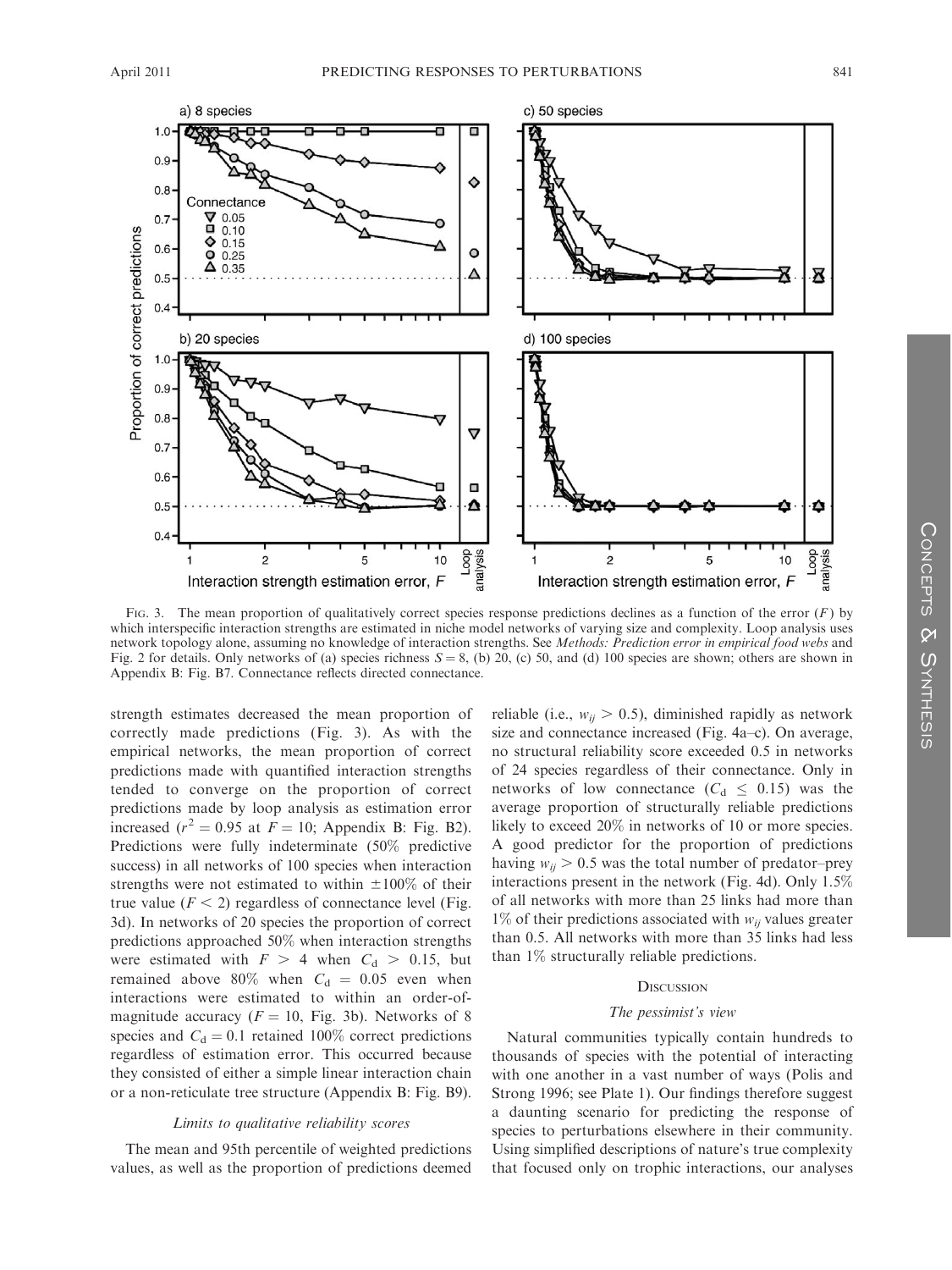

FIG. 4. Predictive insight into the structural indeterminacy of a network as measured by (a) the grand mean of weightedpredictions ( $w_{ii}$ ), (b) the mean 95th quantile of  $w_{ii}$ , and (c) the proportion of predictions deemed reliable ( $w_{ii} > 0.5$ ) decreases rapidly with increasing network size and connectance  $(\pm SE)$ . (d) The proportion of structurally reliable predictions declines to zero as the number of interspecific links in a network exceeds  $\sim$ 25. See *Methods: Limits to structural predictive reliability* and Appendix A for details. Note the break in the x-axis. Connectance reflects directed connectance.

of empirical and model network structures demonstrate the accuracy that is needed in estimating species interaction strengths to avoid erroneous predictions due to indirect effects. Our ability to predict the response of a species to a perturbation elsewhere in its network declined to the level of flipping a coin in most empirical networks, and in model networks of  $\geq 50$  species, when interaction strengths were not measured to within 100% of their true value (Figs. 1 and 2). As estimation errors were assumed to follow uniform distributions in our simulations, the ardent pessimist might even argue that average estimates need be twice as accurate still. Seeking to predict only the direction, not the magnitude, of a species' response, our simulations assumed non-saturating interactions and no interaction modifications, prey switching, or spatiotemporal variation in interaction strengths, all of which occur in nature (Doak et al. 2008). Therefore, observation error and structural indeterminacy due to indirect effects alone set the limits of predictive success in networks of moderate to large size or complexity. Our use of aggregated rather than non-aggregated versions of the empirical networks further simplified their true complexity of speciesspecific differences. The niche model networks that teased apart the effects of size and complexity suggest extremely limited predictive reliability in realistically connected networks of more than 24 species, or more generally in networks exhibiting more than  $\sim$ 25 pairwise species-to-species interactions (Fig. 4). Even more discouragingly, simulations that assumed perfect knowledge of all strong interaction still yielded poor predictive power if weak interactions were not reasonably well characterized (Fig. 2). This implies that multiple weak interactions have the power to strongly shape community-wide responses to perturbations. Given the generalized assumptions of our analyses these conclusions are expected to hold for alternative predictive approaches having more specific model formulations (e.g., Ecopath, allometric models [see Yodzis 1981, 1988a, 1995]).

#### The optimist's view

The good news is that there are numerous counterarguments to this discouraging interpretation of our results. For one, our approach assumed that all postperturbation dynamics have played-out such that each species has reached a new point equilibrium abundance. Even in an empirical reality where perturbations are more variable and equilibrium conditions may never be attained, it may be easier to predict short-term, transient responses. Methods for unraveling the temporal prop-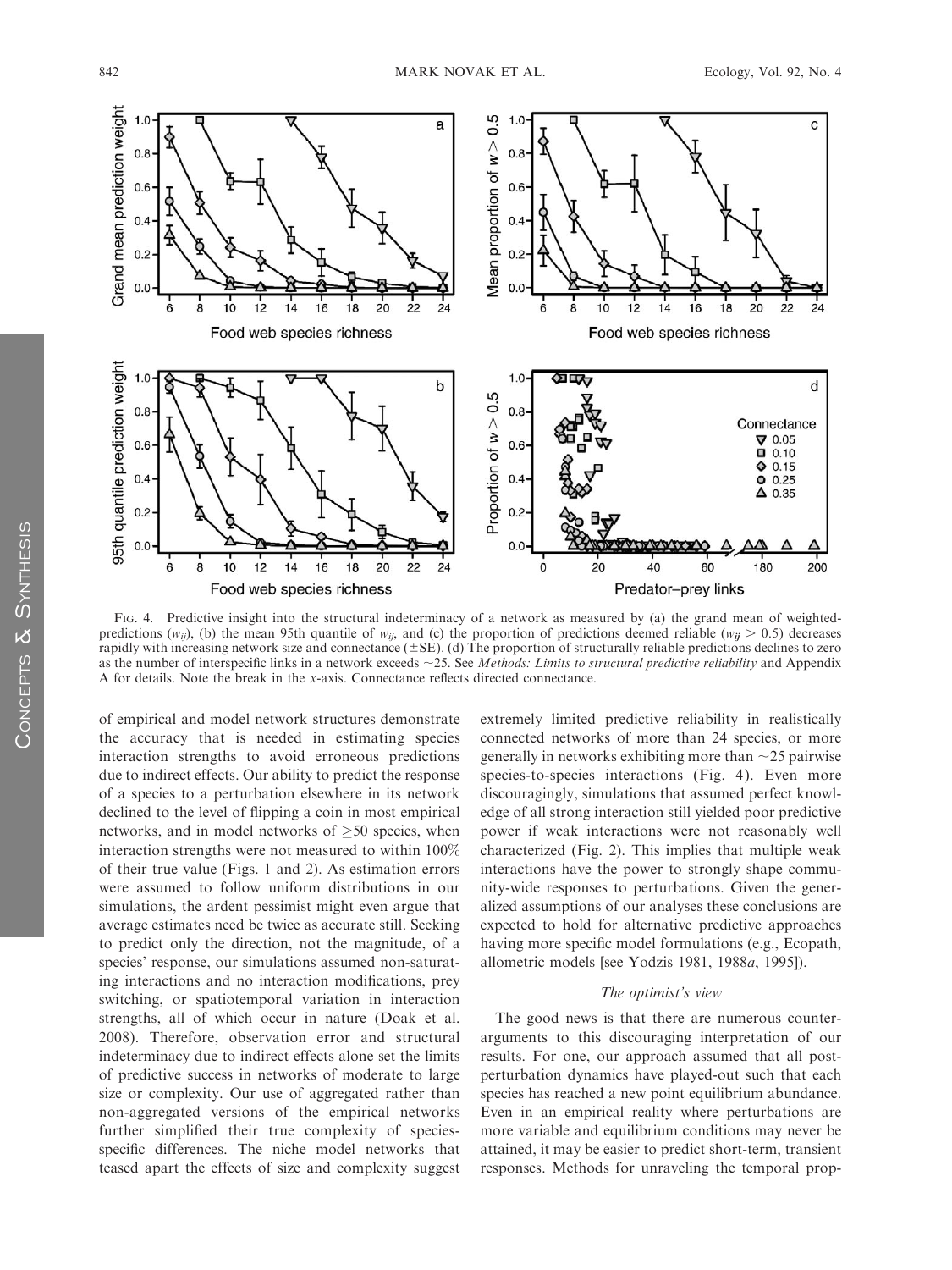agation of indirect effects between a system's equilibria (Yodzis 1988b, 1995, Higashi and Nakajima 1995, Takimoto et al. 2009) or in systems of bounded nonequilibrium dynamics (Puccia and Levins 1985, Dambacher et al. 2009) are available. In theory certainly, first-order impacts are completely predictable, depending only on the sign and strength of the interactions between the perturbed species and its directly linked neighbors (Yodzis 1995). How quickly this predictability declines empirically will be a function of the timescales over which species abundances respond to propagate the perturbation. Empirical studies suggest that such propagation can occur rapidly (Menge 1997).

An important empirical question emerging from our analyses concerns the accuracy by which interaction strengths can in fact be estimated. This is an essential issue because interaction strengths among species pairs vary considerably in real food webs (Wootton and Emmerson 2005). Notwithstanding spatiotemporal process variation, is a level of accuracy to within  $100\%$  ( $F =$ 2) easily obtained or clearly out of reach for most empirical systems? Very few studies have explicitly compared independent interaction strength estimates in natural contexts. The predictions of some interaction strength estimates have shown remarkable correspondence to independent experimental effects (e.g., Wootton 1997, O'Gorman et al. 2010). A recent study directly comparing per capita interaction strengths derived from manipulative experiments to those of an observational approach yielded estimates that differed from as little as 5% up to 610% (Novak 2010). These differences are certainly better than an order-of-magnitude error ( $F =$ 10; Yodzis 1988b). Further efforts to quantify estimation accuracy, and to distinguish process from observation error (Hilborn and Mangel 1997, Wootton and Emmerson 2005), would help place the results of our simulations in context.

Further hope is offered from our analyses by (1) the variation in the mean predictive success observed between different empirical networks and (2) by the variation around the mean predictive success observed across replicate realizations of each empirical network. That is, while the mean predictive success of some networks dropped to 50% quite rapidly with increasing estimation error, and a large fraction of individual realizations exhibited worse-than-random predictive success with only 1% estimation error for some networks, the converse was also true: Some networks (e.g., Canton Creek, Ythan Estuary, Scotch Broom, and Chesapeake Bay) retained better-than-random predictive success even when interaction strengths were entirely unknown (Fig. 2; Table B1). In other networks (e.g., Grassland) individual realizations exhibited up to 80% predictive success, even when mean success across all realizations was only 50% at an order-of-magnitude estimation error (Appendix B: Fig. B3). These observations, and the fact that the 95th quantile (rather than the mean) of predictive success at an order-of-magnitude error was tightly correlated with the proportion of poorly connected species in a network (Appendix B: Fig. B4), indicate that certain network topologies, species in key topological positions, or the strengths of some key interactions, are more important for preserving predictive success than are others (see also Montoya et al. 2009). The analyses presented here cannot distinguish whether these key positions or key interactions directly correspond to poorly connected species; other species (or interactions), including richly connected species, could produce the same results if they are themselves linked directly to (or directly link) the poorly connected species. Further analyses are needed to discriminate between these nonexclusive alternatives to determine the degree to which particular species characteristics can be attributed the cause of predictive success. Since mean predictive success at an order-of-magnitude error was little affected in simulations where all weak (Fig. 2b) or all strong (Fig. 2c) interactions were estimated with full accuracy, the answer is not as simple as distinguishing among species pairs with strong vs. weak interactions. Similarly, since networks that exhibited equally poor predictive success using loop analysis differed in their mean predictive success at better-than order-of-magnitude levels of estimation error, the answer does not lie with network topology alone. The potential body-size mediated association between the strengths of a species' interactions and its structural position in a network may offer empirical focus to these observations (O'Gorman et al. 2010); our simulations specified the position of strong and weak interactions at random.

# The way forward

The observation that the mean predictive success of the quantified interaction strength approach converges to the predictive success of loop analysis as estimation accuracy declines suggests that having some knowledge of interaction strengths will, on average, be better than having none at all (Figs. 1 and 2). Furthermore, the accurate estimation of strong interactions reduces the rate at which mean predictive success declines with increasing estimation error (Fig. 2c). A better understanding of the empirical species-pair attributes associated with strong interactions may therefore provide a means to focus empirical efforts to increase predictive success. Accumulating empirical evidence suggests that such attributes may include the ratio of predator to prey body sizes and metabolic rates (Wootton and Emmerson 2005, Brose et al. 2008). Furthermore, strong interactions are likely to be measured more accurately than weak interactions (Novak and Wootton 2008). Nonetheless, an exclusive focus on strong interactions is ill-advised: the accurate estimation of strong interactions provided no increase in predictive success when weak interactions were estimated to within an order-ofmagnitude error (Fig. 2). The importance of quantifying both strong and weak interactions extends to efforts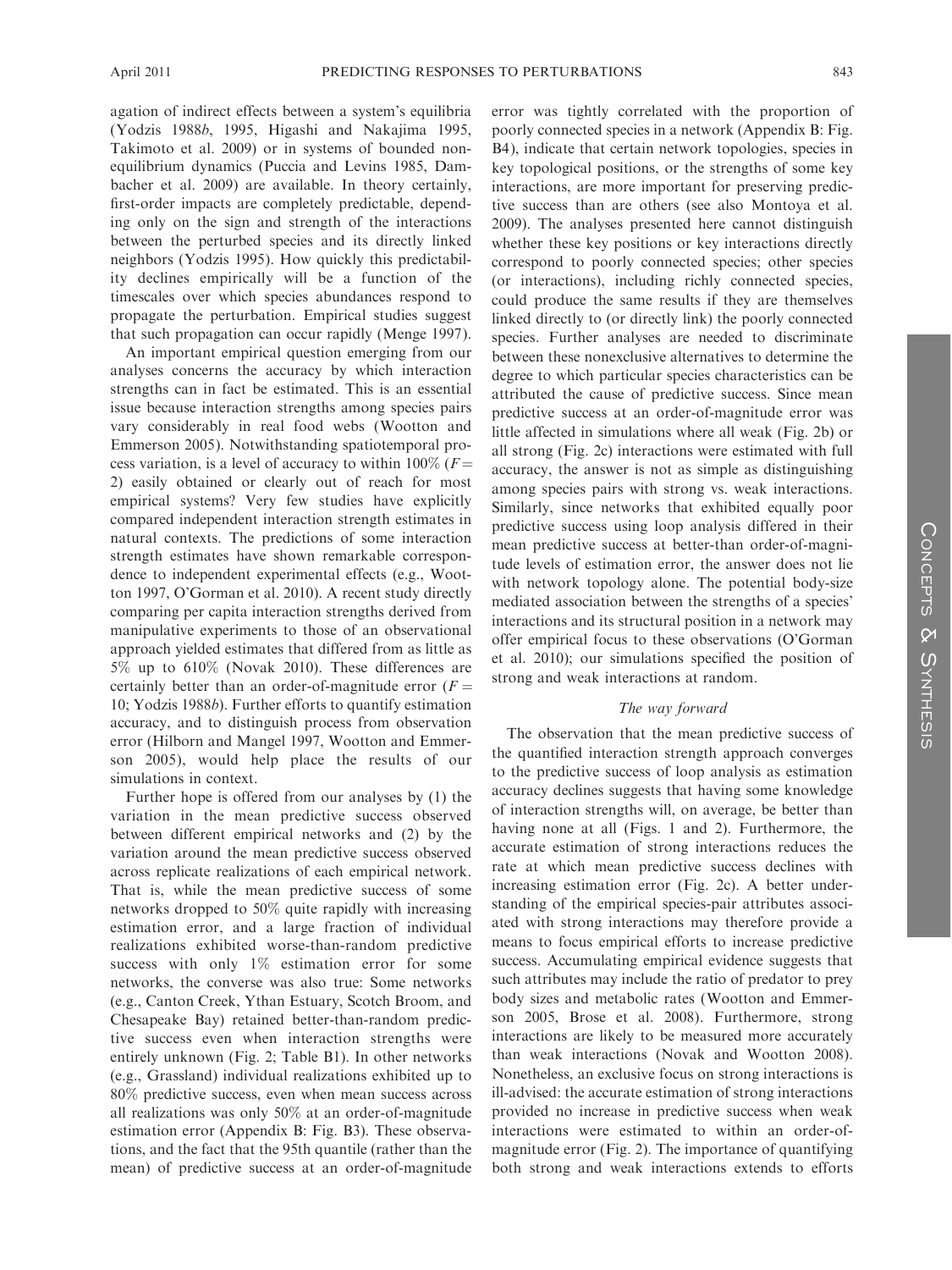

PLATE 1. Analyses of empirical and simulated interaction networks suggest that species interactions must be accurately estimated to reliably predict the response of species to perturbations elsewhere in their community, even when communities are relatively species-poor. This small  $(<0.125 \text{ m}^2$  area of the Oregon (USA) intertidal contains at least 30 species visible to the naked eye of the  $>300$  species that occur in this habitat. Photo credit: R. T. Novak.

assessing the stability of ecological communities (O'Gorman and Emmerson 2009).

Other than focusing on the poorly connected species of a network and increasing the accuracy by which we measure interaction strengths, what else can we do to increase predictive success? Our investigation of how network size and complexity contribute to the decline of predictive reliability suggest that indirect effects set the limits in realistically connected networks of more than 24 species (Fig. 4a, b). Networks with more than  $\sim$ 25 links retained extremely limited predictive reliability associated with their structure alone (Fig. 4c). For networks of pure competition communities such dependence of net effects on the number of links rather than species per se has been shown analytically (Roberts and Stone 2004) and could be used to guide empirical effort. Our analyses suggest that the further aggregation of species into trophic groups beyond their mutually identical predator and prey associations is unlikely to be fruitful; the resultant increase in connectance can quickly offset its benefits (Fig. 4). An extensive literature on species aggregation raises additional concerns (Yodzis and Winemiller 1999), including its effects on the misestimation of interaction strengths (e.g., Gardner et al. 1982, Bender et al. 1984, Fulton et al. 2003).

An alternative approach might consider only groups of  $\leq$ 24 species at a time, particularly when these are organized into network compartments (e.g., Krause et al. 2003, Allesina and Pascual 2009). When present, compartments should limit the propagation of indirect effects to reduce indeterminacy, just as they are thought to increase network stability (May 1972, Krause et al. 2003). In theory, species receiving or affecting only very weak interactions, or responding on very different timescales due to differences in generation times, might be safely ignored when predicting post-perturbation population sizes (Schaffer 1981, Bender et al. 1984). The same should extend to network compartments. Efforts to predict species responses to perturbations might thereby be simplified by hierarchical analyses of the less connected sub-networks. The efficacy of this approach will depend on the strength of compartmentalization (the relative number of links between vs. within compartments) and the extent to which interactions between compartments are weak. More work is needed to assess the degree to which species attributes such as body size, phylogeny, or habitat associations are associated with objective measures of group membership (Allesina and Pascual 2009).

An additional means to reduce predictive uncertainty holds further promise. Where available, prior information on how a subset of species responds to known perturbations elsewhere in their community could be used to constrain the universe of perturbation responses expected in other species. For the networks of our simulations such information was unavailable. Predictive certainty should increase as the ratio of prior information to network size and complexity increases. The fusion of loop analysis and Bayesian belief networks by Hosack et al. (2008) provides a powerful means of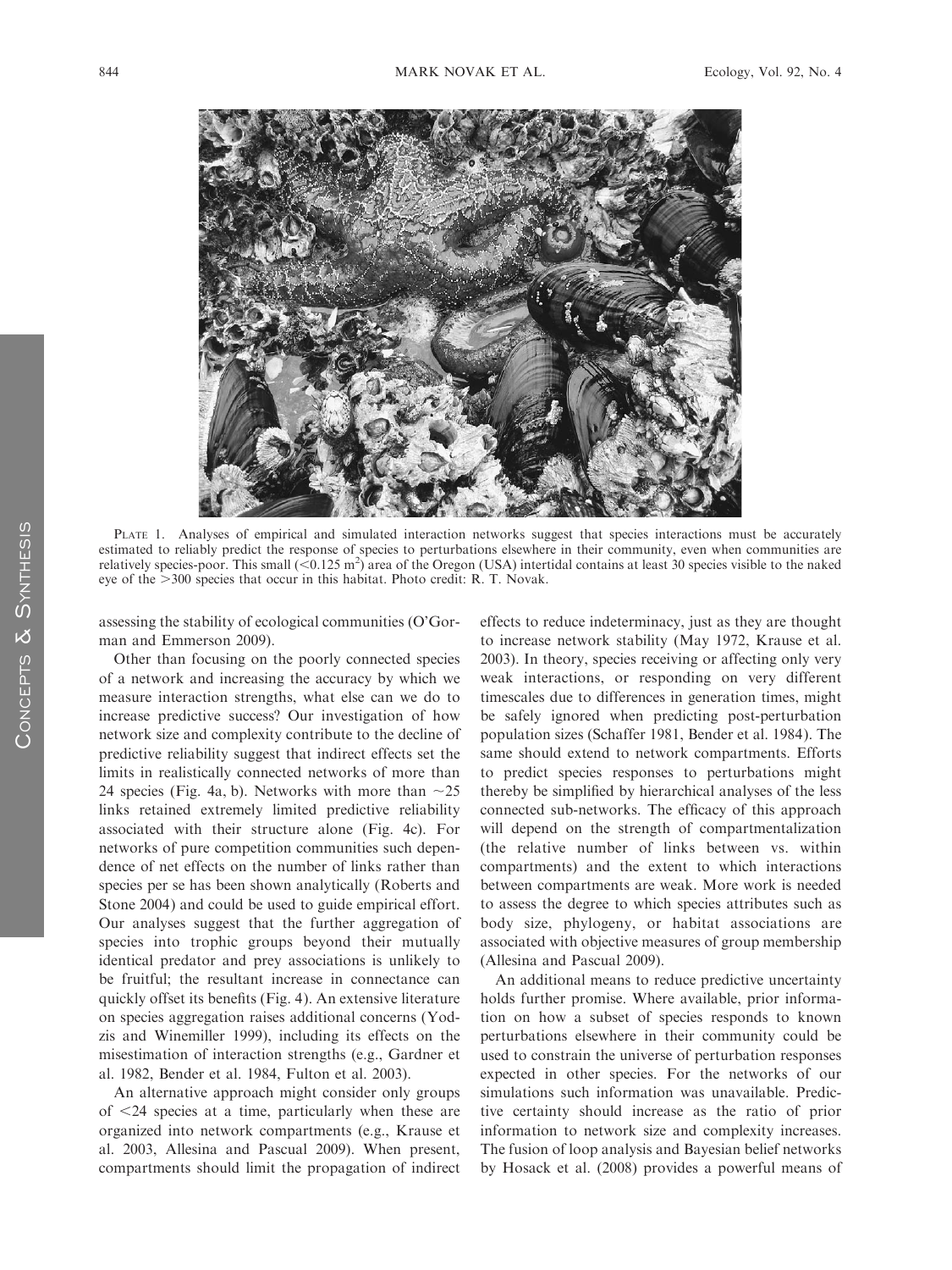incorporating such knowledge in the context of explicit network structures and offers an exciting direction for further development.

# **CONCLUSIONS**

Predicting the response of species to perturbations in their community will remain a difficult endeavor in all but the simplest and most well-defined ecological systems. It seems prudent to restrict the predictive application of qualitative methods to abstracted networks and to communities typically dealt with in logistically tractable experiments; the power of loop analysis lies in the analysis of a network's indeterminacy to distinguish key uncertainties. Its utility thus remains complimentary to quantitative methods, as originally proposed. Ultimately, our ability to predict the consequences of a perturbation rests on empirical factors that remain poorly addressed by our current understanding: how well can we measure interaction strengths, what are the key network elements that confer predictive success, and how compartmentalized are ecological networks? Each of these considerations will also control our ability to assess the stability of ecological communities. More generally, our results suggest that efforts to predict community-wide consequences of even very targeted perturbations must seek to address parameter uncertainty, and hence predictive uncertainty, rather than assuming that network predictions are robust to either the structure or interaction strengths that characterize a community of interest. Thus, until further work is able to sharpen our predictive methods, cautious and adaptive management approaches may be more important than the holistic modeling of nature's complexity itself.

#### **ACKNOWLEDGMENTS**

This article was written as part of the "Conservation Planning for Ecosystem Functioning: Testing Predictions of Ecological Effectiveness for Marine Predators'' working group at the National Center for Ecological Analysis and Synthesis. We thank the other participants of this working group and Stefano Allesina for their contributions to early discussions. We also thank Jim Regetz for computer assistance, Jennifer Dunne for providing the empirical food web data, and Jonathan Moore, Jameal Samhouri, Kevin Lafferty, and two anonymous reviewers for comments on manuscript drafts. M. Novak acknowledges the support of an EPA STAR fellowship, the USGS Western Ecological Research Center, and the freshwater ecology research group at UCSC. Any use of trade, product, or firm names in this publication is for descriptive purposes only and does not imply endorsement by the U.S. government or the university affiliations of the authors.

#### LITERATURE CITED

- Allesina, S., and M. Pascual. 2008. Network structure, predator–prey modules, and stability in large food webs. Theoretical Ecology 1:55–64.
- Allesina, S., and M. Pascual. 2009. Food web models: a plea for groups. Ecology Letters 12:652–662.
- Bagdassarian, C. K., A. E. Dunham, C. G. Brown, and D. Rauscher. 2007. Biodiversity maintenance in food webs with regulatory environmental feedbacks. Journal of Theoretical Biology 245:705–714.
- Bascompte, J. 2009. Disentangling the web of life. Science 325:416–419.
- Bender, E. A., T. J. Case, and M. E. Gilpin. 1984. Perturbation experiments in community ecology: theory and practice. Ecology 65:1–13.
- Borer, E. T., K. Anderson, C. A. Blanchette, B. Broitman, S. D. Cooper, B. S. Halpern, E. W. Seabloom, and J. B. Shurin. 2002. Topological approaches to food web analyses: a few modifications may improve our insights. Oikos 99:397–401.
- Brose, U., R. B. Ehnes, B. C. Rall, O. Vucic-Pestic, E. L. Berlow, and S. Scheu. 2008. Foraging theory predicts predator-prey energy fluxes. Journal of Animal Ecology 77:1072–1078.
- Cohen, J. E., T. Jonsson, and S. R. Carpente. 2003. Ecological community description using the food web, species abundance, and body size. Proceedings of the National Academy of Sciences USA 100:1781–1786.
- Dambacher, J. M., D. J. Gaughan, M.-J. Rochet, P. A. Rossignol, and V. M. Trenkel. 2009. Qualitative modelling and indicators of exploited ecosystems. Fish and Fisheries 10:305–322.
- Dambacher, J. M., H. W. Li, and P. A. Rossignol. 2002. Relevance of community structure in assessing indeterminacy of ecological predictions. Ecology 83:1372–1385.
- Dambacher, J. M., H. W. Li, and P. A. Rossignol. 2003a. Qualitative predictions in model ecosystems. Ecological Modelling 161:79–93.
- Dambacher, J. M., H.-K. Luh, H. W. Li, and P. A. Rossignol. 2003b. Qualitative stability and ambiguity in model ecosystems. American Naturalist 161:876–888.
- Doak, D. F., et al. 2008. Understanding and predicting ecological dynamics: Are major surprises inevitable? Ecology 89:952–961.
- Dunne, J. A., R. J. Williams, and N. D. Martinez. 2002. Network structure and biodiversity loss in food webs: robustness increases with connectance. Ecology Letters 5:558–567.
- Dunne, J. A., R. J. Williams, and N. D. Martinez. 2004. Network structure and robustness of marine food webs. Marine Ecology Progress Series 273:291–302.
- Fulton, E. A., A. D. M. Smith, and C. R. Johnson. 2003. Effect of complexity on marine ecosystem models. Marine Ecology Progress Series 253:1–16.
- Gardner, R. H., W. G. Cale, and R. V. O'Neill. 1982. Robust analysis of aggregation error. Ecology 63:1771–1779.
- Haydon, D. 1994. Pivotal assumptions determining the relationship between stability and complexity: an analytical synthesis of the stability-complexity debate. American Naturalist 144:14–29.
- Higashi, M., and H. Nakajima. 1995. Indirect effects in ecological interaction networks. I. The chain rule approach. Mathematical Biosciences 130:99–128.
- Hilborn, R., and M. Mangel. 1997. The ecological detective: confronting models with data. Princeton University Press, Princeton, New Jersey, USA.
- Hosack, G. R., K. R. Hayes, and J. M. Dambacher. 2008. Assessing model structure uncertainty through an analysis of system feedback and Bayesian networks. Ecological Applications 18:1070–1082.
- Krause, A. E., K. A. Frank, D. M. Mason, R. E. Ulanowicz, and W. W. Taylor. 2003. Compartments revealed in foodweb structure. Nature 426:282–285.
- Levins, R. 1968. Evolution in changing environments: some theoretical explorations. Princeton University Press, Princeton, New Jersey, USA.
- Macfadyen, S., R. Gibson, A. Polaszek, R. J. Morris, P. G. Craze, R. Planqué, W. O. C. Symondson, and J. Memmott. 2009. Do differences in food web structure between organic and conventional farms affect the ecosystem service of pest control? Ecology Letters 12:229–238.